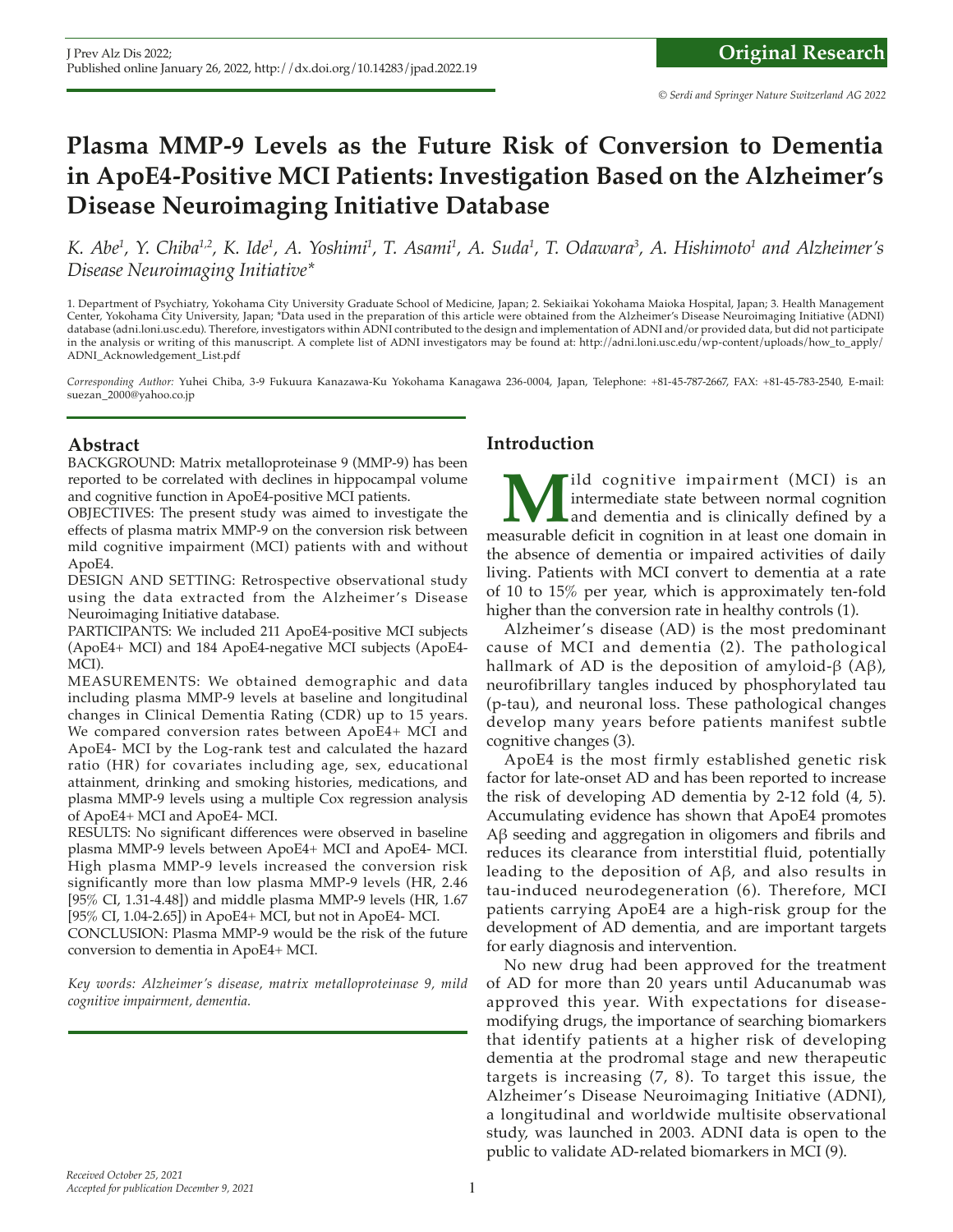Matrix metalloproteinases (MMPs) are calciumdependent zinc-containing endopeptidases, several of which are expressed in neurons and glial cells. Based on increasing evidence indicating the important, but complex, roles that MMPs play in the regulation of diverse biological processes under normal and pathological conditions, including embryonic development, inflammatory diseases, cancer, and neurodegenerative diseases, including AD, they are attracting attention as novel AD-related biomarkers (10, 11).

MMP-9 levels have been reported to be elevated in cerebrospinal fluid (CSF) samples from cognitively normal subjects with risk markers of AD (such as low Aβ, high tau, and the ApoE4 genotype) than in those from controls without these markers (12). An animal experiment by Py et al. (13) demonstrated that the expression of MMP-9 was significantly stronger in transgenic 5xFAD AD model mice at the prodromal phase of neuronal disturbance than in those at the asymptomatic and symptomatic phases. These findings suggest a relationship between MMP-9 and AD biomarkers, such as Aβ, tau, or ApoE4, and also that MMP-9 is involved in the pathophysiology of AD at an early stage, even before the development of overt cognitive dysfunction.

We recently investigated patients with ApoE-4-positive MCI due to AD, whose diagnosis of AD was based on a decrease in CSF Aβ42 and/or increase in CSF p-tau (14). The findings obtained showed that high plasma MMP-9 levels were related to significantly faster declines in the hippocampal volumes and faster deterioration of the scores of Mini-Mental State Exam (MMSE) and Alzheimer's Disease Assessment Scale-11 (ADAS-11) of these patients. However, it currently remains unclear whether plasma MMP-9 contributes to clinically significant changes, namely long-term risk of converting to dementia. And the utility of MMP-9 as an AD-related biomarker in MCI patients without ApoE4 has not been evaluated. Therefore, we herein investigated the effects of plasma MMP-9 levels on the conversion risk evaluated on clinical dementia rating (CDR) over up to 15 years of observation between MCI patients with and without ApoE4 using ADNI data.

# **Methods**

# *Data source*

Data used in the preparation of the present study were obtained from the ADNI database (adni.loni.usc. edu). ADNI was launched in 2003 as a public-private partnership and led by the principal investigator Michael W. Weiner, MD. The primary goal of ADNI has been to investigate whether serial magnetic resonance imaging (MRI), positron emission tomography (PET), other biological markers, and clinical and neuropsychological

assessments may be combined to measure the progression of MCI and early AD. Each participant in the ADNI study provided written informed consent, and each ADNI site obtained local Institutional Review Board approval.

#### *Patients and samples*

The diagnosis of MCI was based on subjective or objective memory declines evaluated by educationadjusted scores on the Logical Memory II subscale (Delayed Paragraph Recall) from the Wechsler Memory Scale-Revised. The MMSE score was between 24 and 30, and the Clinical Dementia Rating (CDR) was 0.5 (15).

We confirmed the presence or absence of the ApoE4 allele from the file "ApoE - Results [ADNI1,GO,2,3]", which was downloaded from the ADNI website (https://ida.loni.usc.edu/pages/access/studyData. jsp?categoryId=11&subCategoryId=33).

In the present study, we included 211 ApoE4-positive MCI subjects (ApoE4+ MCI) and 184 ApoE4-negative MCI subjects (ApoE4- MCI).

To determine the reference levels of plasma MMP-9, we also obtained the data of 52 cognitively normal (CN) subjects whose plasma MMP-9 levels were being examined and registered in the ADNI website. The diagnosis of CN was based on subjective or objective memory declines evaluated by the above-mentioned criteria, the CDR was 0, and ApoE4 was negative.

We obtained demographic and clinical data including plasma MMP-9 levels at baseline and longitudinal changes in CDR up to 15 years. All data used in the present study were downloaded from the ADNI website on 21 June 2021.

# *Demographic data*

We obtained data including age, sex, race, and educational attainment from the file "Key ADNI tables merged into one table", which was downloaded from the ADNI website (https://ida.loni.usc.edu/pages/access/ studyData.jsp?categoryId=16&subCategoryId=43). We also obtained drinking and smoking histories from the file "Medical History [ADNI1,GO,2]" and data on medication that were being administered to subjects at baseline from the file "Medical History [ADNI1,GO,2]", both of which were downloaded from the ADNI website (https://ida.loni.usc.edu/pages/access/studyData. jsp?categoryId=15&subCategoryId=39). Regarding medication histories, data on 17 drugs taken by more than 5% of MCI subjects were extracted.

#### *MMP-9*

We obtained plasma MMP-9 levels from the file "Biomarkers Consortium Plasma Proteomics Project RBM Multiplex Data and Primer (Zip file)", which was downloaded from the ADNI website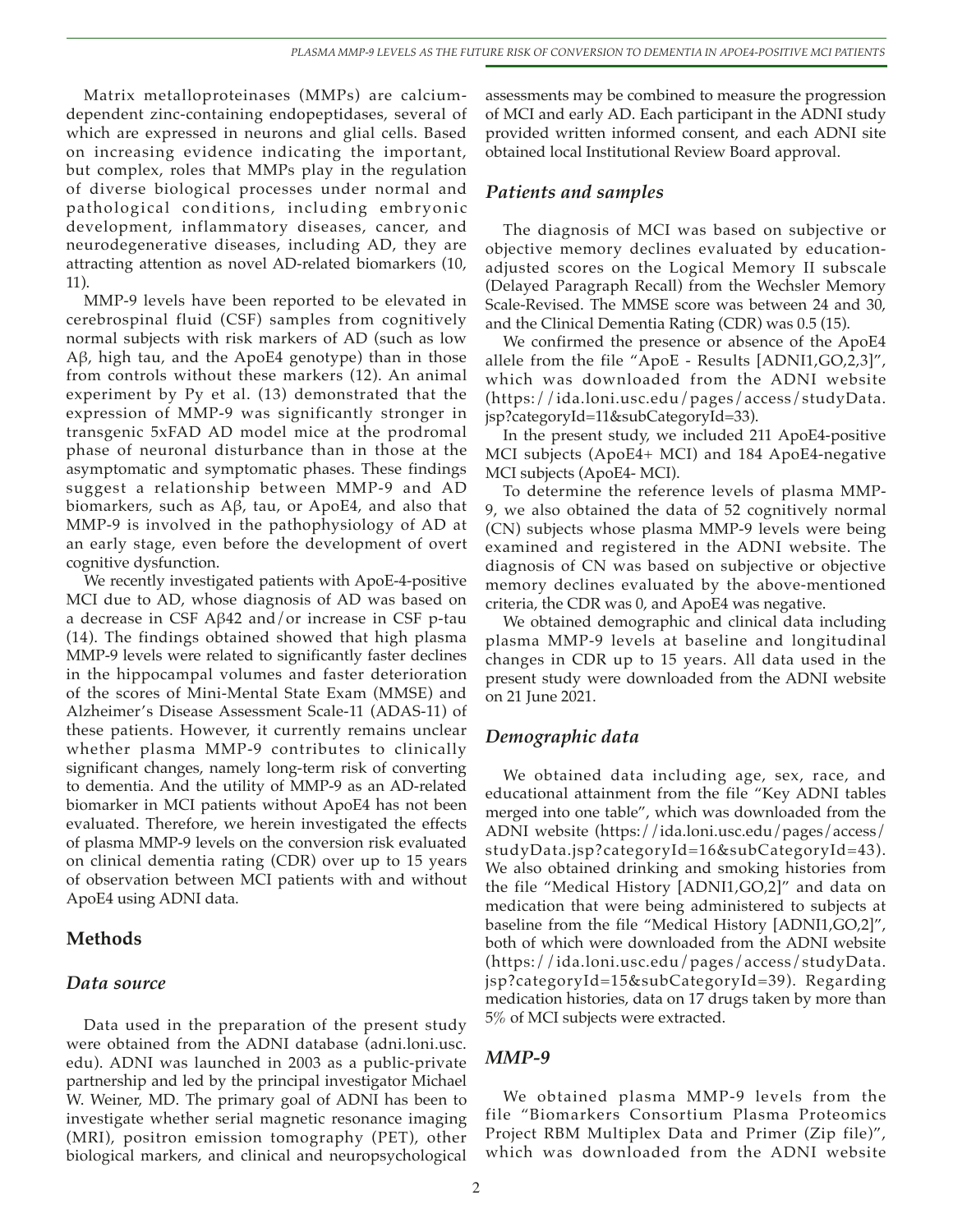(https://ida.loni.usc.edu/pages/access/studyData. jsp?categoryId=11&subCategoryId=33). This biomarker was measured using Luminex xMAP technology (Luminex Corporation, Austin, Texas, United States), the details of which were attached to the Zip file described above. Briefly, Luminex xMAP technology uses fluorescent polystyrene microspheres called beads, which are coated with a ligand or capture antibodies, and each bead contains a unique color-coded signature that is read by the flow-based laser apparatus.

Since the normal range of plasma MMP-9 levels has not been established, we calculated the mean values and standard deviations (SD) of MMP-9 levels in 52 cognitively normal and ApoE4-negative subjects registered in the ADNI website. We then defined baseline MMP-9 levels more than the mean +1SD (2.368 +0.186) as high, less than the mean -1SD (2.368 –0.186) as low, and the range in between as middle.

# *CSF Aβ42, t-tau, and p-tau*

We obtained CSF levels of Aβ42, t-tau, and p-tau from the file "UPENN CSF Biomarker Master [ADNI1,GO,2]", which was downloaded from the ADNI website (https://ida.loni.usc.edu/pages/access/studyData. jsp?categoryId=11&subCategoryId=33). CSF Aβ42, t-tau, and p-tau were evaluated using a microbead-based multiplex immunoassay, the INNO-BIA AlzBio3 RUO test (Fujirebio, Belgium), on the Luminex platform. Detailed methods are available in the file "UPENN CSF Biomarker Master Methods (PDF)" on the website described above.

# *MRI data*

Data on bilateral hippocampal and total intracranial volumes (TIV) were obtained from the file "UCSF - SNT Hippocampal Volumes [ADNI1]", which was downloaded from the ADNI website (https:// ida.loni.usc.edu/pages/access/studyData. jsp?categoryId=14&subCategoryId=30).

Hippocampal volumes (HV) were evaluated on MRI using a commercially available high dimensional brain mapping tool (Medtronic Surgical Navigation Technologies, Louisville, Colorado, United States). Details are available in the file "UCSF - SNT Hippocampal Volumes Methods (PDF)" on the website described above. To evaluate hippocampal atrophy, we compared HV, which was calculated as right plus left hippocampal volumes and adjusted by TIV (16).

White matter hyperintensities (WMH), which reflect the vascular pathologies, are known to contribute to the development of AD, and has recently been reported to be associated with the ApoE4 status (17). To assess the extent of vascular pathologies, data on WMH volumes were obtained from the file "UCD\_ADNI1\_WMH", which was also downloaded from the website described above. WMH volumes were evaluated on MRI using a fullyautomated method established by Schwarz et al. (18). Details are available in the file "ADNI1\_Methods\_UCD\_ WMH\_Volumes\_Methods" on the website described above.

# *Cognitive assessment*

To evaluate cognitive function, we obtained the scores for MMSE and CDR from the files "Mini-Mental State Examination (MMSE) [ADNI1,GO,2,3]" and "Clinical Dementia Rating Scale (CDR) [ADNI1,GO,2,3]", both of which were downloaded from the ADNI website (https://ida.loni.usc.edu/pages/access/studyData. jsp?categoryId=12&subCategoryId=36). We defined conversion when the CDR scores of subjects consistently reached 1 or greater during the observation period.

# *Statistical analysis*

We initially compared the demographic data, MMSE scores, CSF biomarker levels, HV, WMH, plasma MMP-9 levels, and conversion rates between ApoE4+ MCI and ApoE4- MCI. The Student's t-test was used to compare mean values, the Mann-Whitney U test to compare median values, and the chi-squared test to compare categorical values. The Log-rank test was used to compare conversion rates.

To investigate the effects of plasma MMP-9 levels on the conversion risk in ApoE4+ and ApoE4- MCI subjects, we divided subjects into 3 groups according to plasma MMP-9 levels (high, middle, and low), and compared conversion rates in each group. We calculated the hazard ratio (HR) for covariates including age, sex, educational attainment, drinking and smoking histories, usage of NSAIDs and cholinesterase inhibitors (ChEI), and baseline plasma MMP-9 levels using a multiple Cox regression analysis of ApoE4+ MCI and ApoE4- MCI.

The significance of differences was set at  $p < 0.05$ . All quantitative data were analyzed using JMP® Pro 15.0.0 (SAS Institute Inc).

# **Results**

# *Demographic and clinical findings at baseline*

The demographic and clinical data of ApoE4+ MCI and ApoE4- MCI are summarized in Table 1. No significant differences were observed in sex, race, educational attainment, MMSE scores, drinking and smoking histories, plasma MMP-9 levels, or WMH volumes between ApoE4+ MCI and ApoE4-MCI. Furthermore, no significant differences were noted in the percentage of subjects taking medications, except for NSAIDs, HMG CoA reductase inhibitors, and ChEI. Age, CSF tau, and p-tau were significantly higher in ApoE4+ MCI than in ApoE4- MCI. CSF Aβ42 and HV were significantly lower in ApoE4+ MCI than in ApoE4- MCI.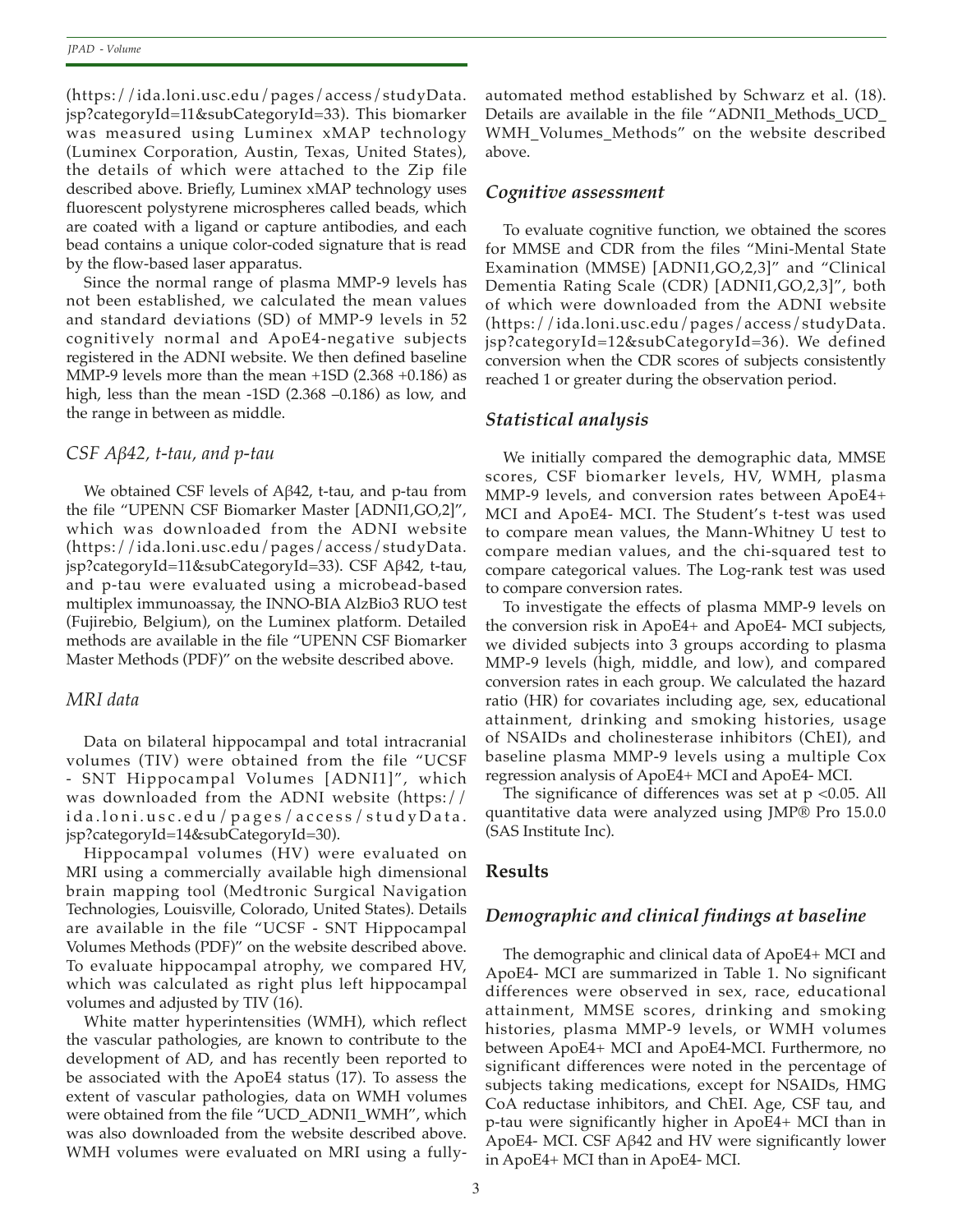| Table 1. Comparison of demographic and clinical data |  |
|------------------------------------------------------|--|
| at baseline between ApoE4+ MCI and ApoE4- MCI        |  |

|                                      | ApoE4+ MCI<br>ApoE4-MCI<br>$(n = 211)$<br>$(n = 184)$ |                       |  |
|--------------------------------------|-------------------------------------------------------|-----------------------|--|
| Demographics                         |                                                       |                       |  |
| Age <sup>*</sup>                     | $73.83 \pm 6.72$                                      | $75.72 \pm 7.98$      |  |
| Sex (male)                           | 133 (63.0%)                                           | 122 (66.3%)           |  |
| Race (Caucasian)                     | 198 (93.8%)                                           | 171 (92.9%)           |  |
| <b>BMI</b>                           | $25.85 \pm 3.79$                                      | $26.31 \pm 4.05$      |  |
| Education                            | $15.64 \pm 2.99$                                      | $15.67 \pm 3.11$      |  |
| <b>MMSE</b>                          | $26.93 \pm 1.78$                                      | $27.13 \pm 1.76$      |  |
| Alcohol abuse                        | 9(4.27%)                                              | $7(3.80\%)$           |  |
| Smoking                              | 114 (54.03%)                                          | 118 (64.13%)          |  |
| <b>Medications</b>                   |                                                       |                       |  |
| $NSAIDs$ **                          | $115(54.5\%)$                                         | $124(67.4\%)$         |  |
| Acetaminophen                        | $17(8.1\%)$                                           | $21(11.4\%)$          |  |
| Thiazides                            | 40 (19.0%)                                            | 30 $(16.3\%)$         |  |
| $\beta$ -blockers                    | 43 (20.4%)                                            | 41 (22.3%)            |  |
| Dihydropyridine derivatives          | 22 $(10.4\%)$                                         | $21(11.4\%)$          |  |
| <b>ACE</b> inhibitors                | 34 (16.1%)                                            | 39 (21.1%)            |  |
| Angiotensin II antagonists           | 24 (11.4%)                                            | 24 (13.0%)            |  |
| Vasodilator agents                   | $52(24.6\%)$                                          | 39 (21.2%)            |  |
| Other cardiac preparations           | 23 (10.9%)                                            | 18 (9.8%)             |  |
| HMG CoA reductase inhibitors **      | 117 (55.5%)                                           | 71 (38.6%)            |  |
| Fish oils                            | 36 (17.1%)                                            | 28 (15.2%)            |  |
| Other lipid modifying agents         | $17(8.1\%)$                                           | $9(4.9\%)$            |  |
| Thyroid hormone receptor agonists    | 23 (10.9%)                                            | $24(13.0\%)$          |  |
| Muscle relaxants                     | 11 $(5.2\%)$                                          | $9(4.9\%)$            |  |
| Anti-anxiety agents                  | $12(5.7\%)$                                           | $13(7.1\%)$           |  |
| Anti-depressants                     | 65 (30.8%)                                            | 42 (22.8%)            |  |
| Anti-cholinesterases **              | $110(52.1\%)$                                         | $63(34.2\%)$          |  |
| Plasma MMP-9 (ng/ml)                 | $2.35 \pm 0.23$                                       | $2.32 \pm 0.20$       |  |
| CSF biomarker¶                       |                                                       |                       |  |
| $A\beta_{42}$ (pg/ml) **             | $141.72 \pm 43.25$                                    | $187.50 \pm 59.30$    |  |
| t-tau $(pg/ml)$ **                   | $115.09 \pm 68.54$                                    | $84.35 + 48.35$       |  |
| $p$ -tau (pg/ml) **                  | $40.31 \pm 18.13$                                     | $29.71 \pm 16.26$     |  |
| <b>MRI</b> findings                  |                                                       |                       |  |
| $HV$ (mm <sup>3</sup> ) $\dagger$ ** | $6334.42 \pm 987.65$                                  | $6612.57 \pm 1105.17$ |  |
| $WMH$ (cm <sup>3</sup> ) $\ddagger$  | $0.74 + 2.28$                                         | $1.11 \pm 3.24$       |  |

Demographic and clinical data of ApoE4+ MCI and ApoE4- MCI at baseline are summarized. Age, BMI, education, MMSE scores, Aβ42, t-tau, p-tau, HV, WMH, and plasma MMP-9 levels are shown as means ± standard deviations. Sex, race, the presence or absence of drinking and smoking histories, and the presence or absence of specific medications are shown as a number (percentage). significant difference with p< 0.05; \*\*, significant difference with p< 0.01. ¶, CSF biomarkers (Aβ42, t-tau, and p-tau) were obtained from 106/211 (50.2%) ApoE4+ MCI and 92/184 (50.0%) ApoE4- MCI subjects. †, HV was calculated in 206/211 (97.6%) ApoE4+MCI subjects and 180/184 (97.8%) ApoE4- MCI subjects, and adjusted by total intracranial volume for comparison. ‡, WMH was obtained in all ApoE4+ MCI subjects and 180/184 (97.8%) ApoE4- MCI subjects.

#### *Conversion rates in ApoE4+ and ApoE4- MCI*

Among ApoE4+ MCI and ApoE4- MCI, 118 (55.9%) and 64 (34.8%) subjects, respectively, converted to dementia (p <0.01). As shown in Figure 1, the average time to conversion was significantly shorter in ApoE4+ MCI (57.6 months) than in ApoE4- MCI (101.6 months) ( $p < 0.01$ ).





# *Conversion rates of ApoE4+ and ApoE4- MCI by plasma MMP-9 levels*

Conversion rates were significantly different among the MMP-9 high, middle, and low groups in ApoE4+ MCI (Figure 2A), but not in ApoE4- MCI (Figure 2B). Higher plasma MMP-9 levels correlated with higher conversion rates in ApoE4+ MCI.

The results of the Cox regression analysis are summarized in Table 2. Sex (female) (HR, 1.69 [95% CI, 1.08-2.65]) and high plasma MMP-9 levels (vs middle MMP-9: HR, 1.67 [95% CI, 1.04-2.65], vs low MMP-9: HR, 2.46 [95% CI, 1.31-4.48]) significantly increased the conversion risk in ApoE4+ MCI. On the other hand, plasma MMP-9 levels did not correlate with an increased risk of conversion in ApoE4- MCI. ChEI (HR, 1.74 [95% CI, 1.04-2.90]) significantly increased the conversion risk in ApoE4- MCI.

# **Discussion**

In the present study, we initially compared demographic and biological data, including plasma MMP-9 levels and medications, between 211 ApoE4+ MCI and 184 ApoE4- MCI. We then compared the effects of plasma MMP-9 levels on conversion rates over up to 15 years of observation between ApoE4+ MCI and ApoE4- MCI. Although no significant differences were observed in baseline plasma MMP-9 levels between ApoE4+ MCI and ApoE4- MCI, high plasma MMP-9 levels significantly increased the conversion risk in ApoE4+ MCI, but not in ApoE4- MCI.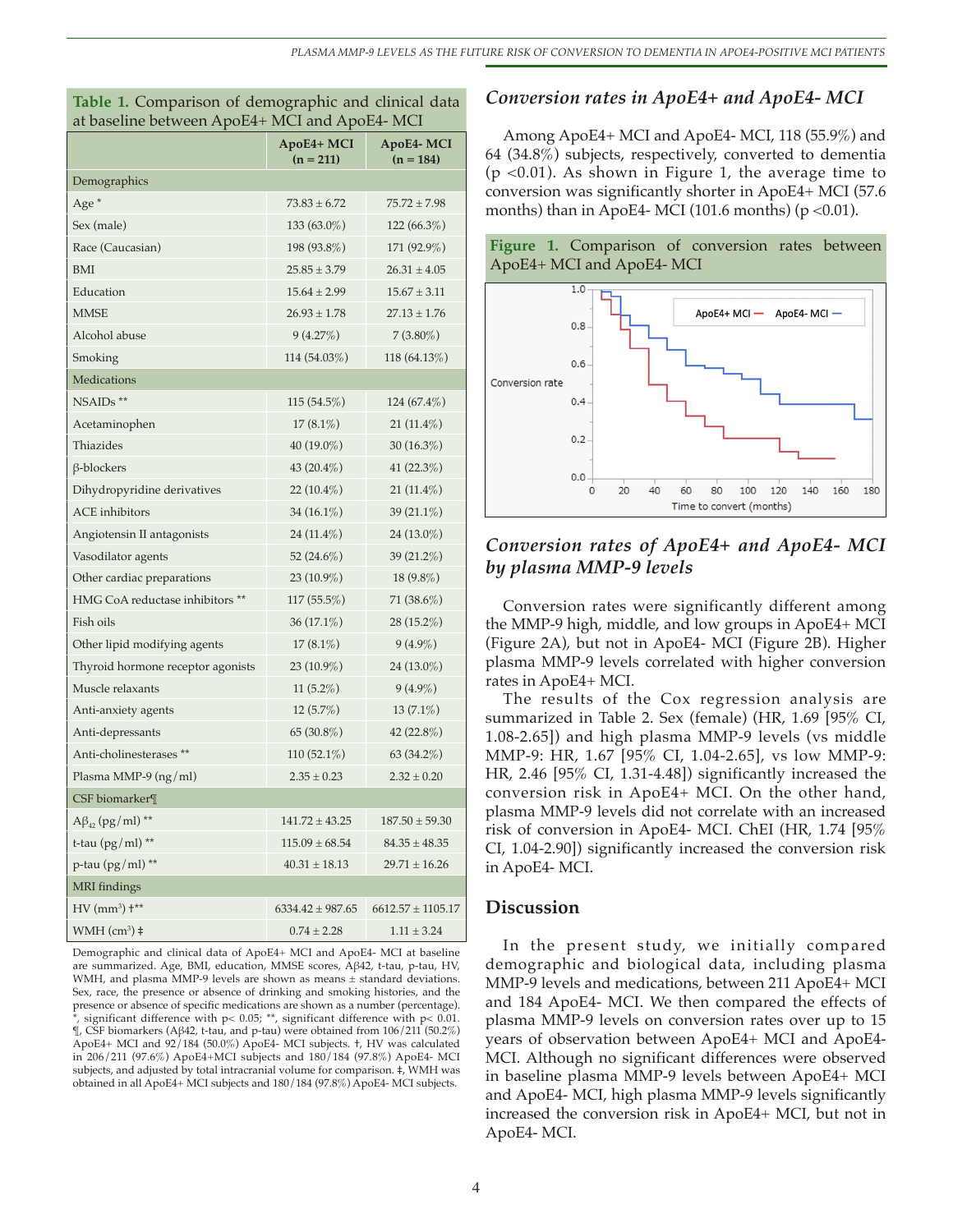**Figure 2.** Comparison of conversion rates by plasma MMP-9 levels. Comparison of conversion rates by plasma MMP-9 levels in (A) ApoE4+ MCI and (B) ApoE4- MCI



*Plasma MMP-9 levels in ApoE4+ MCI and ApoE4- MCI*

No significant differences were observed in MMP-9 levels between ApoE4+ MCI and ApoE4- MCI. Consistent with the present results, Whelan et al. reported no significant differences in plasma MMP-9 levels between Aβ-positive and Aβ-negative MCI patients (19). On the other hand, Ringland et al. showed that MMP-9 levels in cerebrovascular samples were significantly higher in ApoE4-positive humans and mice than in ApoE4-negative controls (20). Previous findings on MMP-9 levels by the disease stage of AD are also inconsistent (14, 21, 22).

As reported by Ringland et al. and other research groups, ApoE4 has a number of functions for MMP-9. It has been shown to increase the secretion of MMP-9 from brain endothelial cells and activates pro-MMP-9. On the other hand, ApoE4 dose-dependently inhibited the function of MMP-9 (11, 20, 23). Slight differences in recruitment criteria and/or the disease stages of MCI subjects may have contributed to the inconsistencies observed in previous findings on plasma MMP-9 levels. Demographic and biological factors affecting plasma MMP-9 levels need to be examined in future studies.

# *Higher MMP-9 levels correlated with higher conversion rates in ApoE4+ MCI*

Higher plasma MMP-9 levels correlated with higher conversion rates in ApoE4+ MCI, but not in ApoE4- MCI (Figure 2A, B). Among ApoE4+ MCI, high plasma MMP-9 levels increased the conversion risk significantly more than low plasma MMP-9 levels (HR, 2.46 [95% CI, 1.31- 4.48]) and middle plasma MMP-9 levels (HR, 1.67 [95% CI, 1.04-2.65]). On the other hand, plasma MMP-9 levels did not correlate with conversion rates in ApoE4- MCI.

In our previous study (14), we investigated the effects of several MMPs on longitudinal changes in AD-related biomarkers in CSF, brain atrophy, and cognitive function evaluated on MMSE and ADAS-11 in patients with MCI due to AD (MCI-AD), who were confirmed to have ApoE4 and low Aβ42 and/or high phosphorylated-tau (p-tau) in CSF. Patients with high plasma MMP-9 levels showed significantly faster declines in hippocampal volumes and cognitive function. On the other hand, no relationship was observed between plasma MMP-9 levels and longitudinal changes in CSF Aβ42 and tau.

Montagne et al. (24) reported that blood-brain barrier (BBB) damage in the hippocampus and parahippocampal gyrus was significantly more severe in ApoE4 carriers than in ApoE4 non-carriers, even from cognitively normal stages, and significantly predicted future cognitive declines in ApoE4 carriers, but not in ApoE4 non-carriers. Furthermore, they verified whether BBB disruption in ApoE4 carriers was downstream of amyloid and tau accumulation by analyzing amyloid and tau PET findings to show that BBB breakdown started from the medial temporal lobe independently of AD pathologies and correlated with the activation of the CypA-MMP-9 pathway. The CypA-MMP-9 pathway was previously demonstrated to be activated by ApoE4, which lead to the breakdown of BBB and, as a result, the neuronal uptake of multiple blood-derived neurotoxic proteins and microvascular and cerebral blood flow reductions in the pericytes of mice, and these changes preceded neuronal and synaptic dysfunction and may initiate neurodegenerative changes (25). Consistent with previous findings (14, 24), the present study found no correlation between plasma MMP-9 levels and AD pathologies (Supplementary Table 1).

Collectively, previous findings and the present results implicate BBB dysfunction via the CypA-MMP-9 pathway activated by ApoE4 in the promotion of neurodegeneration and clinical conversion to dementia independently of AD pathologies. This supports that plasma MMP-9 is a useful biomarker to predict the future risk of conversion for ApoE4+ MCI and detect targets for early interventions at the prodromal phase.

As shown in Figure 2, it is noteworthy that not only in ApoE4+ but also in ApoE4-, the conversion ratio tends to be high after 60 months (much later than ApoE4+ MCI) in the subjects with high MMP-9 levels. From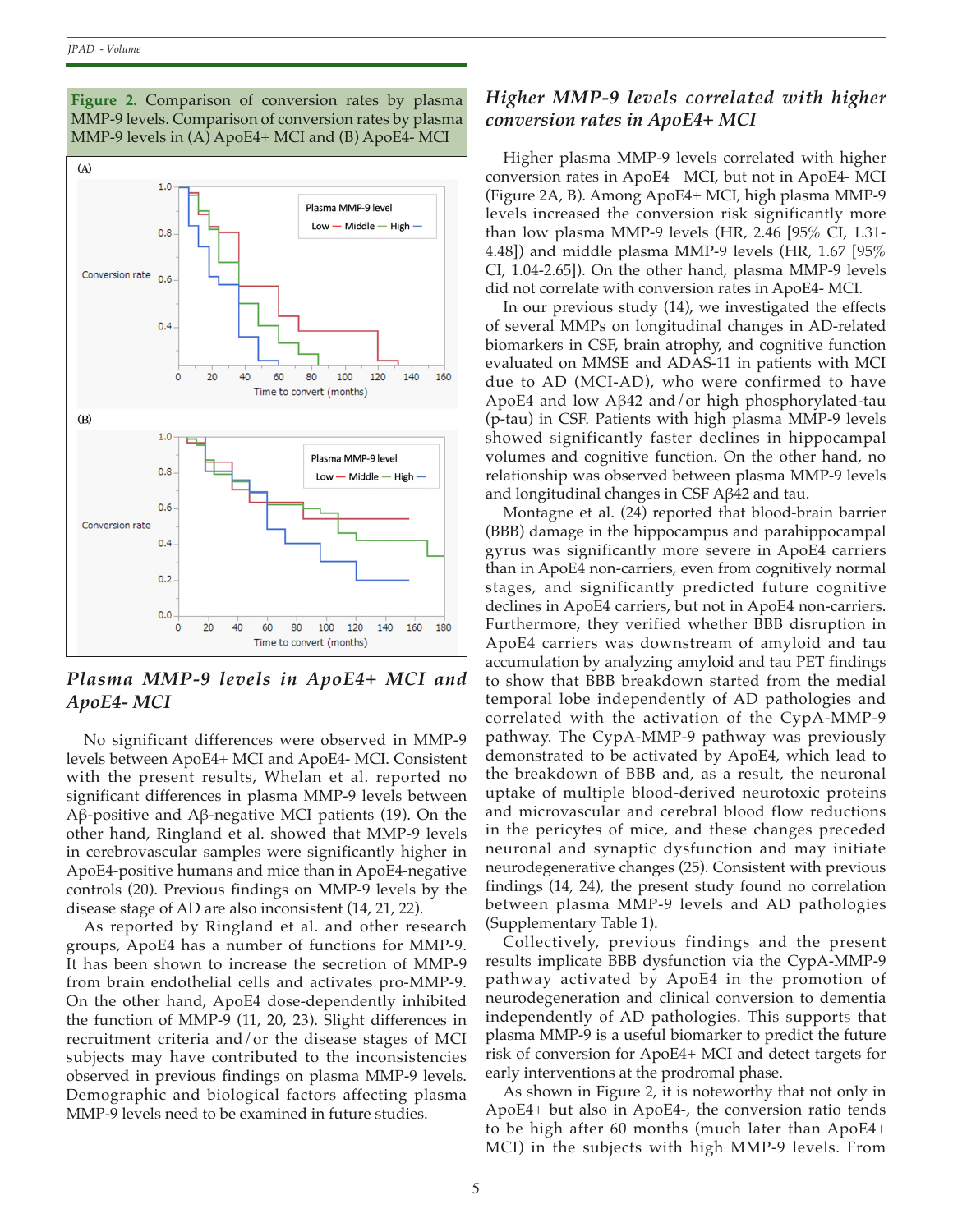*PLASMA MMP-9 LEVELS AS THE FUTURE RISK OF CONVERSION TO DEMENTIA IN APOE4-POSITIVE MCI PATIENTS*

| Table 2. Results of the Cox regression analysis |            |               |              |           |               |      |  |  |  |  |
|-------------------------------------------------|------------|---------------|--------------|-----------|---------------|------|--|--|--|--|
|                                                 | ApoE4+ MCI |               |              | ApoE4-MCI |               |      |  |  |  |  |
|                                                 | <b>HR</b>  | 95% CI        | $\mathbf{p}$ | <b>HR</b> | 95% CI        | p    |  |  |  |  |
| Age                                             | 2.49       | $0.95 - 6.55$ | 0.06         | 1.03      | $0.99 - 1.06$ | 0.14 |  |  |  |  |
| Sex (Female/Male)                               | 1.69       | 1.08-2.65     | 0.02         | 1.53      | $0.92 - 2.56$ | 0.10 |  |  |  |  |
| Education                                       | 1.13       | $0.49 - 2.69$ | 0.77         | 1.07      | 0.98-1.17     | 0.16 |  |  |  |  |
| Alcohol abuse                                   | 1.21       | $0.37 - 4.02$ | 0.75         | 0.35      | $0.05 - 2.62$ | 0.32 |  |  |  |  |
| Smoking                                         | 1.15       | $0.77 - 1.71$ | 0.50         | 1.34      | $0.78 - 2.29$ | 0.29 |  |  |  |  |
| <b>NSAIDs</b>                                   | 1.04       | $0.71 - 1.53$ | 0.82         | 1.24      | $0.72 - 2.16$ | 0.44 |  |  |  |  |
| ChEI                                            | 1.41       | $0.96 - 2.08$ | 0.08         | 1.74      | 1.04-2.90     | 0.03 |  |  |  |  |
| $MMP-9$                                         |            |               |              |           |               |      |  |  |  |  |
| High/Low                                        | 2.43       | 1.31-4.48     | < 0.01       | 1.37      | $0.55 - 3.37$ | 0.50 |  |  |  |  |
| High/Middle                                     | 1.67       | 1.04-2.65     | 0.03         | 1.63      | $0.84 - 3.16$ | 0.15 |  |  |  |  |

The results of the Cox regression analysis are summarized; HR, hazard ratio; ChEI, cholinesterase inhibitors.

these results, we derived the following hypotheses. (1) MMP-9 values have thresholds that begin to promote neurodegeneration, and (2) ApoE4-related factors regulate the timing at which MMP-9 begins to promote neurodegeneration (in other words, in ApoE4 carrier, MMP-9 begins to drive the neurodegeneration earlier than ApoE4 non-carriers). These are consistent with the results that no difference was found in baseline MMP-9 values between ApoE4+ MCI and ApoE4- MCI. They also raise the question whether plasma MMP-9 could be a "disease driver", which means that it may be a therapeutic target of neurodegenerative dementia. Future research will be needed to clarify (1) demographic or genetic factors that elevate MMP-9 in the pre-dementia stage, and (2) factors affecting the conversion to dementia through CypA-MMP-9 pathway.

# *ChEI use was associated with a higher conversion risk in ApoE- MCI*

Among ApoE4- MCI, the use of ChEI significantly increased the conversion risk (HR, 1.74 [95% CI, 1.04- 2.90]). Previous studies on the administration of ChEI to patients with MCI did not obtain convincing findings (26–31). The relationship between the ApoE genotype and responses to ChEI has been examined. Bizzaro et al. reported that ApoE4 was a factor associated with better responsiveness to treatment using ChEI (32). However, other researchers reported contrasting findings (33, 34). ChEI have not yet been shown to exacerbate cognitive function in ApoE4 non-carriers; however, further studies are warranted to clarify the responses of MCI with non-AD pathologies to ChEI.

#### *Strengths and limitations*

The strength of the present study is that a large number of subjects including both ApoE4+ and ApoE4MCI patients were observed for a long period up to 15 years. As a result, we have shown that measuring plasma MMP-9 levels is useful in predicting the clinically significant outcome, conversion to dementia. These results also indicate that MMP-9 may be involved in driving neurodegeneration of ApoE4 carriers, and thus sheds light on the possibility that MMP-9 might be a new therapeutic target.

As limitations of the present study, the relationship between the activities of the CypA-MMP-9 pathway and the extent of the AD pathology and BBB disruption was not investigated. Therefore, it was not possible to verify whether plasma MMP-9 is really acting as a "disease driver" of dementia only from this study. However, it is very difficult to collect subjects, such as ApoE4-negative patients with the AD pathology or ApoE4-positive patients without the AD pathology, from ADNI data. Basic research using AD model mice and further clinical trials are required in the future to investigate whether the inhibition of MMP-9 in ApoE4 carriers is an effective therapeutic strategy for preventing BBB breakdown and, as a result, cognitive decline. Moreover, data on parameters related to BBB permeability (e.g., the IgG index and Q albumin) have not been collected and need to be investigated in future studies.

In conclusion, plasma MMP-9 would be the longterm risk of conversion of ApoE4+ MCI patients. Further studies are needed to verify whether MMP-9 promotes neurodegeneration in patients with ApoE4+ MCI and is also useful as a therapeutic target.

*Acknowledgments and Funding:* This work was partially supported by JSPS KAKENHI Grant Number 21K15747 and JSPS KAKENHI Grant Number 17K16390. Data collection and sharing for this project were funded by the Alzheimer's Disease Neuroimaging Initiative (ADNI) (National Institutes of Health Grant U01 AG024904) and DOD ADNI (Department of Defense award number W81XWH-12-2-0012). ADNI is funded by the National Institute on Aging, the National Institute of Biomedical Imaging and Bioengineering, and through generous contributions from the following: AbbVie, Alzheimer's Association; Alzheimer's Drug Discovery Foundation; Araclon Biotech; BioClinica, Inc.; Biogen; Bristol-Myers Squibb Company; CereSpir, Inc.; Cogstate; Eisai Inc.; Elan Pharmaceuticals, Inc.; Eli Lilly and Company; EuroImmun; F. Hoffmann-La Roche